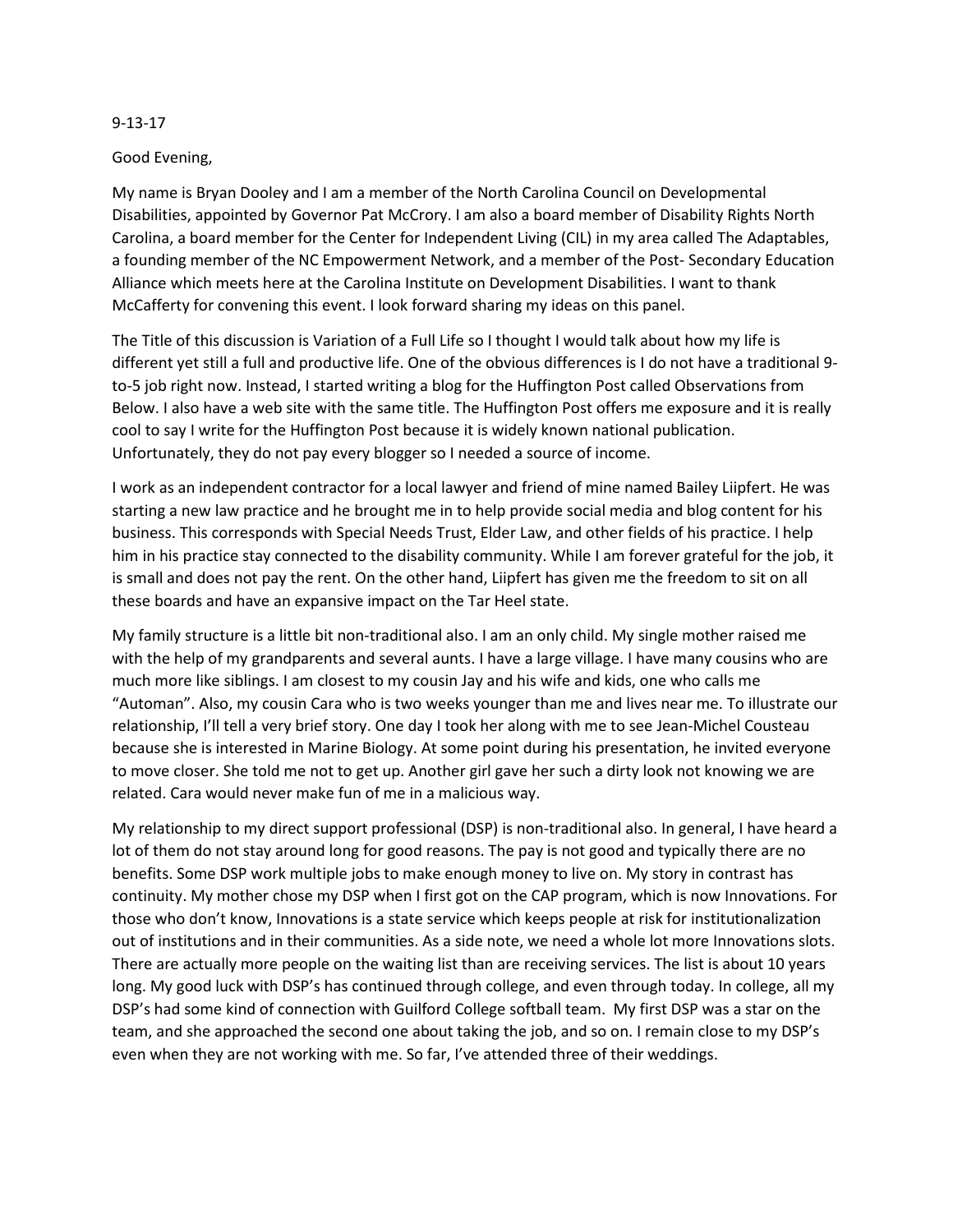My school career has also been nontraditional. I started at a unique school in Winston Salem called the Children's Center for the physically handicapped in about 1992. Let me make clear that I believe integration as much as possible. But I did benefit from the Children's Center because it let me grow up with my peers who had disabilities and some other students who did not. I still keep in touch with some of my friends from way back in pre-school. We've all graduated college and many of us are doing great things in our chosen fields, although with varying financial success. I've been told by one of my former teachers that because of the laws we have today, I would not have been in that school to begin with. I would have been main streamed from the beginning. From my perspective, that would have been a bad thing. I would not have had the strong relationships with people with disabilities like me. I found many of the same group in Bolton Elementary school, and took classes with my same friends all the way through fifth grade. Overall, my experience at Bolton was productive with teachers. I did have one bad experience with my first-grade teacher. She was on the edge of retirement, so she did not have the patience to deal with a student with disabilities. This teacher went to see one of my support staff to handle teaching me, which was not her job.

Like many children, middle school changed my life. At middle school, I shared a room with another person with disabilities who had a more severe disability than I did. I am still angry with myself for the way I treated him. I made fun of him originally, because I can remember two reasons why. For one thing, he had a purple wheel chair, which at the time, I thought was sissy. The other reason was that he was one of the few people I was physically bigger than. One day, John gave me a dirty look, and Catholic guilt kicked in. So that day, I turned over a new leaf, and became a friend and advocate for him. We shared an occupational therapist, so I talked to her about his case, and looked out for him that way. I know that's not supposed to happen, but that's what happened. I had two other experiences in this school I should talk about. One was another bad teacher. This time, she refused to teach me because I had CP, and she had a previous student with CP who was a problem child. So, she made the assumption that all of us with CP were problems. She didn't know it, but she almost caused a march on Meadowlark. At that time, I had many friends in the school system, who were all angry with this teacher. I was reassigned to a different teacher, and did better in her class. Meadowlark is where I met another mentor who had CP. He was in law school at the time, and inspired me to focus on academics to improve my chances in life. This was a good thing and a bad thing, because I developed a tendency toward perfectionism, which is not the healthiest mindset. I didn't make another B until college, and even then, it was only one B, in a class I didn't need, Informal Logic. But that comes later.

By high school, I was becoming recognized for all my advocacy. I won two major awards. The first was the Yes I Can Award in Assistive Technology, because I taught teachers how to use different programs. My school did a special fundraiser when I was a freshman and gave me the money to fly to Salt Lake and collect my Award. On the day I left, all the students and staff lined the hall and clapped as I was leaving. I also received the Matthew C. Graziadei Award for being the top advocate in the state for keeping disability issues in people's faces through an advice column.

It was not all perfect at Reagan High School.

Once again, I had one bad teacher. I was very interested in journalism. I took the introductory class and got an A. But when it was time to sign up for the actual newspaper, the teacher took me aside and told me that I could not be a staff writer on the paper. She said that because it was more than writing, there are pictures, making corrections, and setting up the print for the paper. Looking back, my family and I should have fought them on the grounds of the Americans with Disabilities Act. Instead, I wrote an article over Christmas vacation to prove the point that I could produce good work. The teacher loved the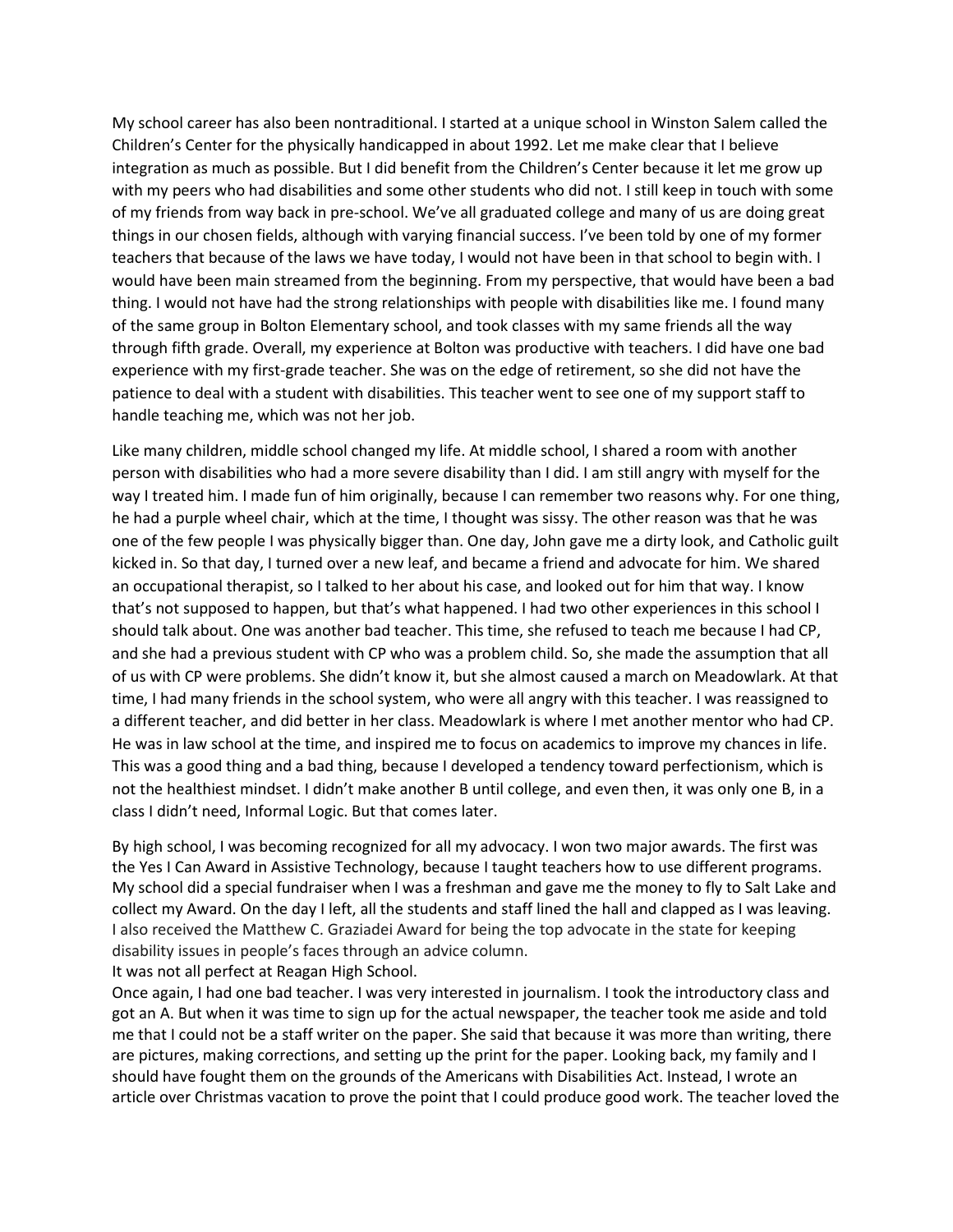article, and my column, "Observations from Below" became one of the most popular parts in the newspaper. Because of my column, a lot of people started to talk to me, and I developed friendships. If I had not been stubborn, I probably would not have written my first column, and I would not be writing today.

While I am on the subject of high school, I should mention I was discouraged from taking A.P. classes, despite the fact that I only made A's in high school. I graduated high school as a member of the Honor Society, and went on to Guilford College. In college, I had a very supportive first year English teacher. I happened to show her a collection of my high school writings. She encouraged me to join the newspaper. Because of the things that my high school journalism teacher said, it took me two years to build up enough confidence to join the paper. For the teachers in the room, please be careful what you tell students. It can stick with them longer than you realize, both the positive and the negative. I joined the newspaper and loved the experience.

Newspapers have different levels. There are staff writers, who are on the lowest level, and then in the case of my college paper, there are Senior writers and editors, and the Editor in Chief, who is the student in charge. Just like everyone else in the class, I began as a staff writer. I impressed my professor and editors. Soon I was appointed a Senior writer. I still think this is one of my biggest successes, because the professor is not the one that makes the choice of senior writers. It was other students, who had the power to pick me.

Imagine if I had listened to that high school teacher, who I should point out, meant well. I wouldn't be writing for the Huffington Post today, and I wouldn't have had the major impact on Guilford that I was able to have through mainly the newspaper. In addition to the paper, I was in student Government and served on many important school committees. Each of these activities took time, and I had to keep working hard, and I met my goals. I graduated with many scholarships and honors, as well as a 3.88 GPA. I would not have had any of these accomplishments without a very big village of family and friends, who continue to support me. I come from a large Irish family. I type very slowly myself. I talk and other people write it down for me. My aunt did most of the college typing. My mom and grandparents advocated for me and provided personal care. I also had a host of other assistants.

As teachers, parents and leaders, you should investigate dreams and use those to create goals that do not focus on the things that the students can not do, but do focus on what they can do. I am not here to bash the government or any of the programs that are meant to support people with disabilities. Vocational rehabilitation pays for my aides and paid for most of my private education, but I encourage you to tell your students NOT to rely solely on the government. I found most of the opportunities I have had myself, through friends. That is how I found my part time writing position and social media editor for the Liipfert Law Group. If I had waited for the government to find me a job, I would still be waiting. I have plenty of volunteer positions that look good on a resume, but am still trying to find paid full time employment.

Another important thing is to help your students create relationships in the community. Find a way to get your students involved in the community. This will provide natural supports for them and their families. Government officials talk about people without disabilities as though they are completely independent and do not rely on anyone else for support. If you think about it, this is not true at all. We all buy goods and services, that we would not be able to provide for ourselves. We all have friends and most of us have family that provides us with support.